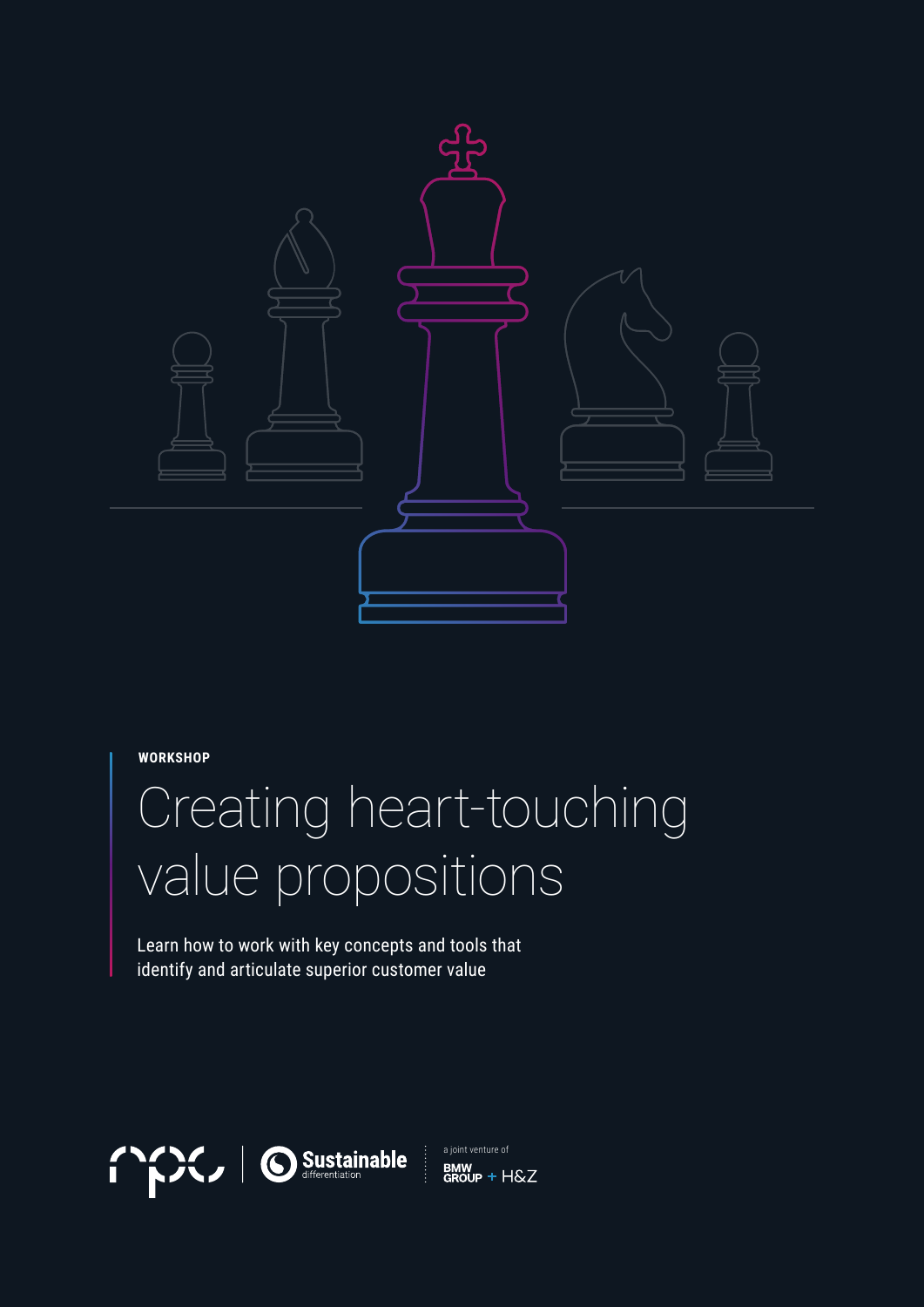

to cut down a tree quickly, spend twice as much time sharpening your axe.

Chinese proverb

mpa Creating heart-touching value propositions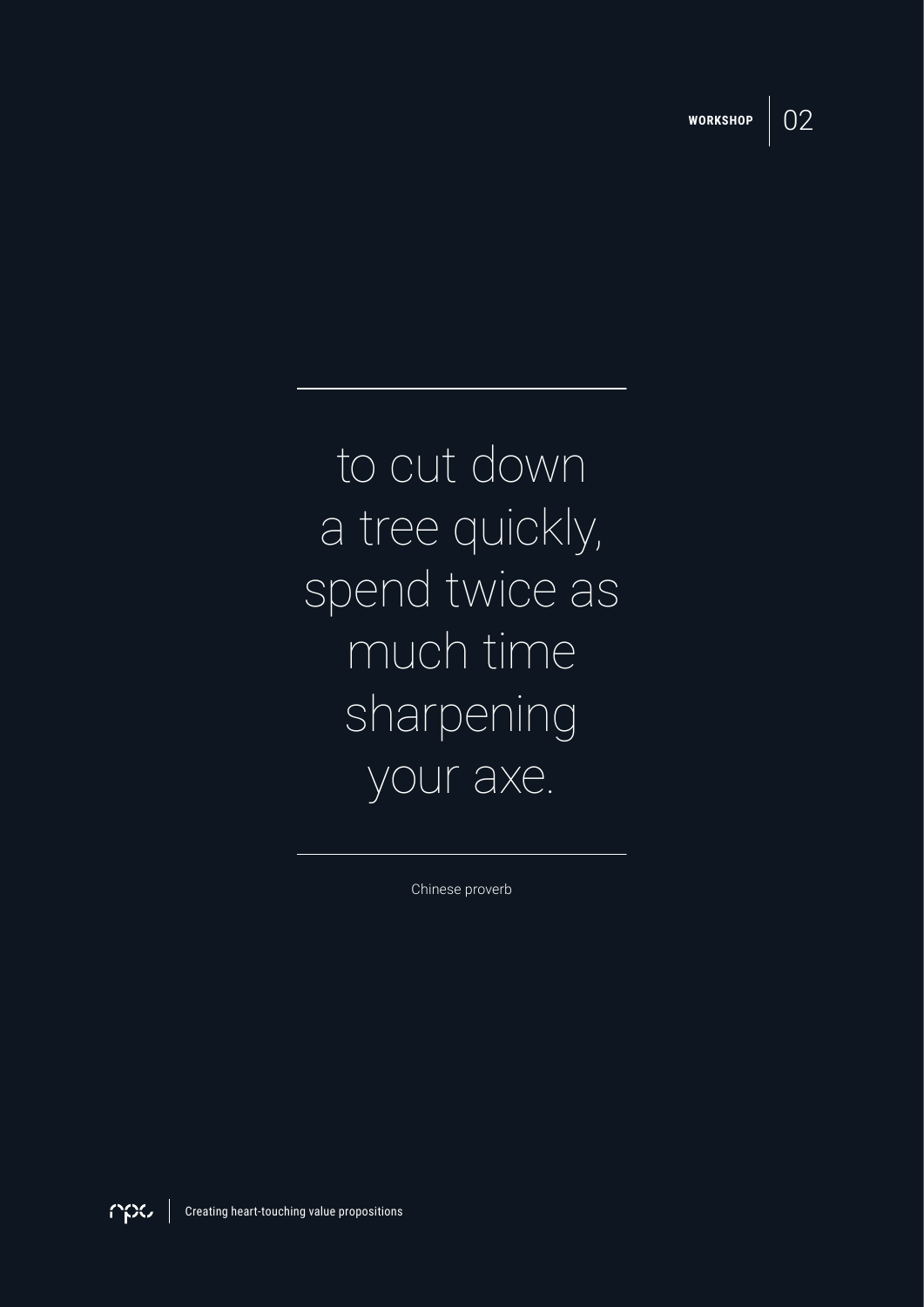03



### **Why a workshop about "Value propositions"?**

Approaching prospects and customers without a customer-centric value proposition is one of the most common and costly mistakes companies make. Worldwide, companies spend billions developing undifferentiated products and services. Countless salespeople hit the marketplace every day without knowing exactly why their offering is so unique and valuable compared to numerous alternatives. The result is that salespersons, prospects, or customers cannot focus on the exceptional value but the price. Once a conversation becomes about price, profit will inevitably drain away.

**"Heart-touching value propositions"** teaches you the crucial skill of designing unique value propositions. A value proposition summarizes how distinctive your offering is from alternatives and how it touches the heart of your prospect or customer better and different from the others. You will learn hands-on what steps and actions are needed to understand prospects, customers, and competitors in a way that allows you to develop a relevant and differentiated proposition. An offer that goes to the heart of what your prospect or customer is trying to achieve for themselves.

To paraphrase the Chinese saying, you best spend twice as much time sharpening your value proposition to make a quick closing. This workshop will give you the tools to distinguish yourself from the alternatives.

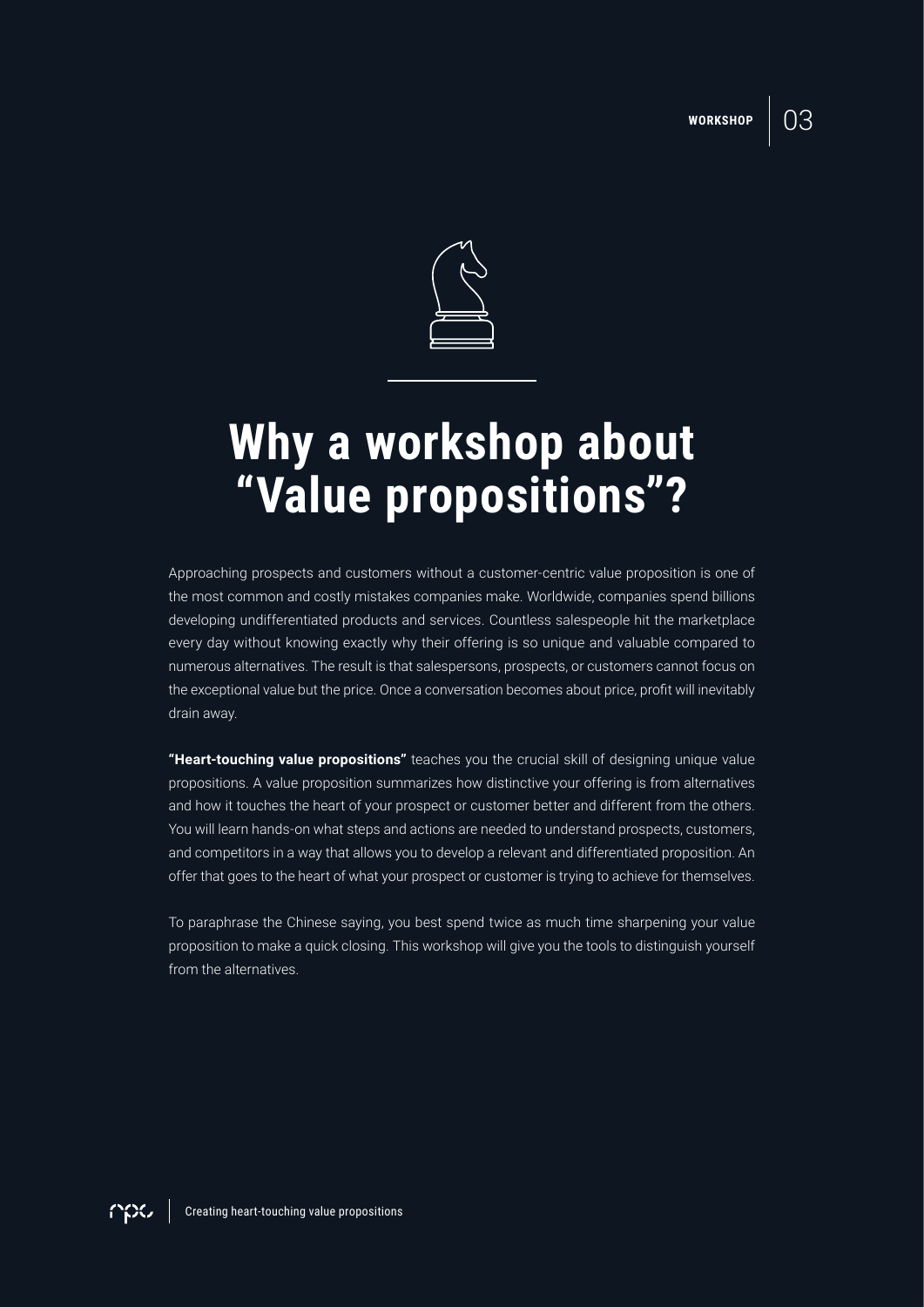04

## **The Workshop**

**Customers make purchasing decisions based on value, not just price. Price is an element in the value equation, but it is smaller than most buyers would admit. When you create superior customer value, customers, profitability, and investors quickly find their way to you.**

### **This intensive three-day workshop introduces you to:**

- $\heartsuit$  How do consumers and business customers make decisions?
- $\heartsuit$  The central role of the customer experience in purchasing decisions.
- $\heartsuit$  The elements of a clearly designed value proposition.
- $\bigcirc$  Identification of value delivery options in your industry.
- $\heartsuit$  A common language and mindset that anchors all growth initiatives in the creation of superior customer value.

### **Some participant comments:**

- "A workshop full of insights, fun, and practical tips that will benefit the company and me."
- "It was great to step back and put me in the customer's shoes and see the world from that perspective."



- "Excellent course with inspiring and insightful ideas for all participants."
- $\blacktriangleright$  "The workshop provided me with useful tools that are going to help me develop value propositions that will provide breakthroughs."
- "I learned how to build distinctive customer value into our entire marketing mix."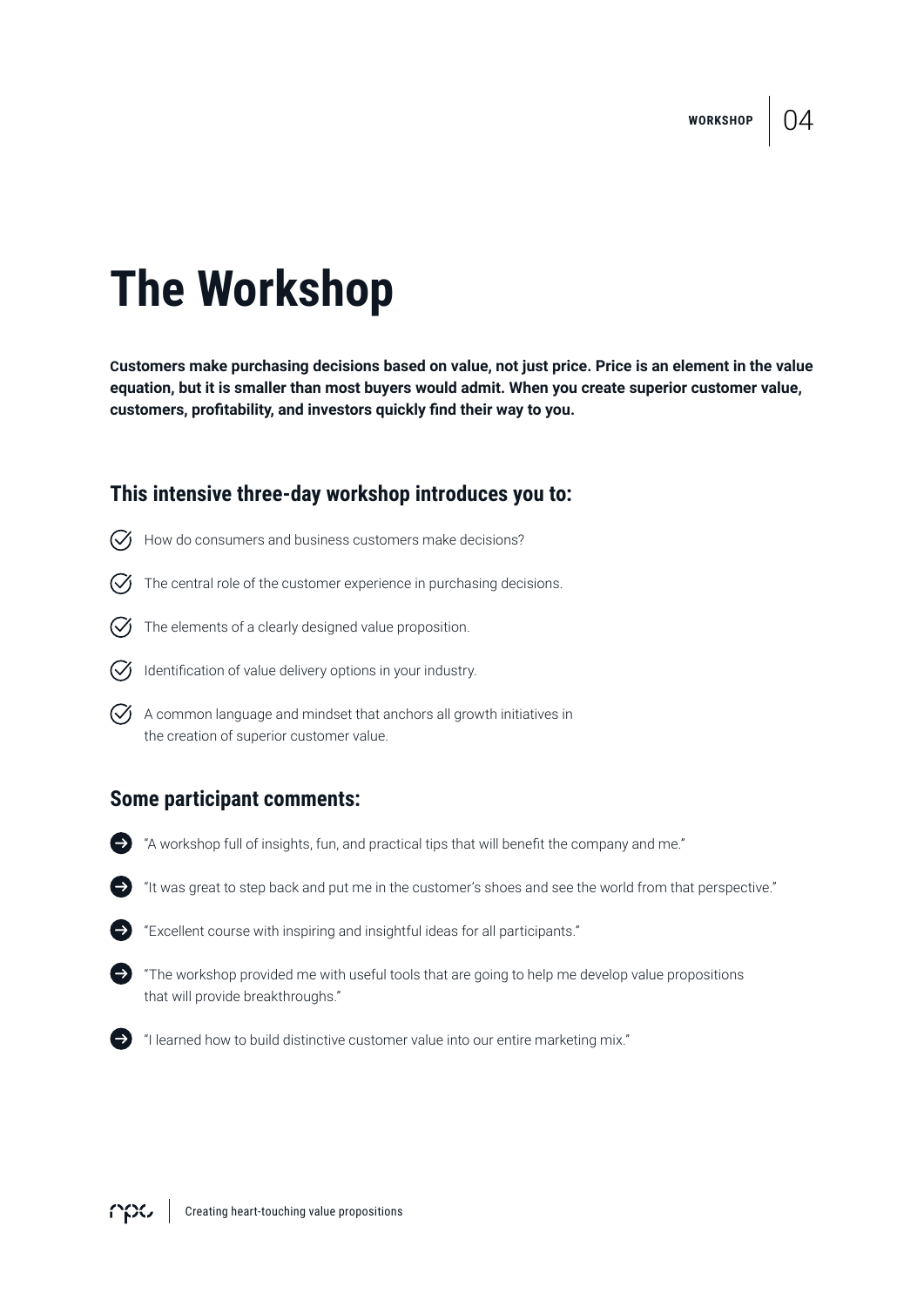**WORKSHOP**

## **What do you learn?**

**In the "heart-touching value propositions" workshop, you will learn and work with key concepts and tools needed to identify and make superior customer value tangible. Customer value that allows you to compete profitably and sustainably.**

**1**

#### **Sustainable customer culture**

- You explore this important strategic concept and its short and long-term link to excellent business performance.
- You'll develop strategies for using customer culture to grow your sales and profits within the sustainable development goals.

#### **Evaluation of your current value proposition 2**

- You uncover all the elements customers consider when making a purchasing decision.
- You identify the opportunities and obstacles of differentiated value.
- You critically examine your offerings in light of your customers' value preferences.
- You evaluate your offering from an environmental and social perspective.



#### **Walk a mile in the customer's shoes**

- You discover the customer job, the execution pains and inhibitions, the required and expected profits, and the customer experience that customers seek from their perspective.
- You'll conduct an in-depth analysis of customer needs using the buyer utility map, the six phases of the customer experience cycle, and The Natural Step Framework.

#### **Developing a new value proposition 4**

- You'll gain insight into the trade-offs buyers are willing to make in order to optimize purchase decisions.
- A comprehensive checklist for evaluating value propositions.
- You develop and describe a new value proposition that better meets the needs of your target customer and offers differentiated value within the context of sustainability.

#### **The value communication process 5**

- Define the process needed to create and convey differentiated value to your target audience.
- Effectively communicate your value proposition to your organization, target market, and stakeholders in your ecosystem.

05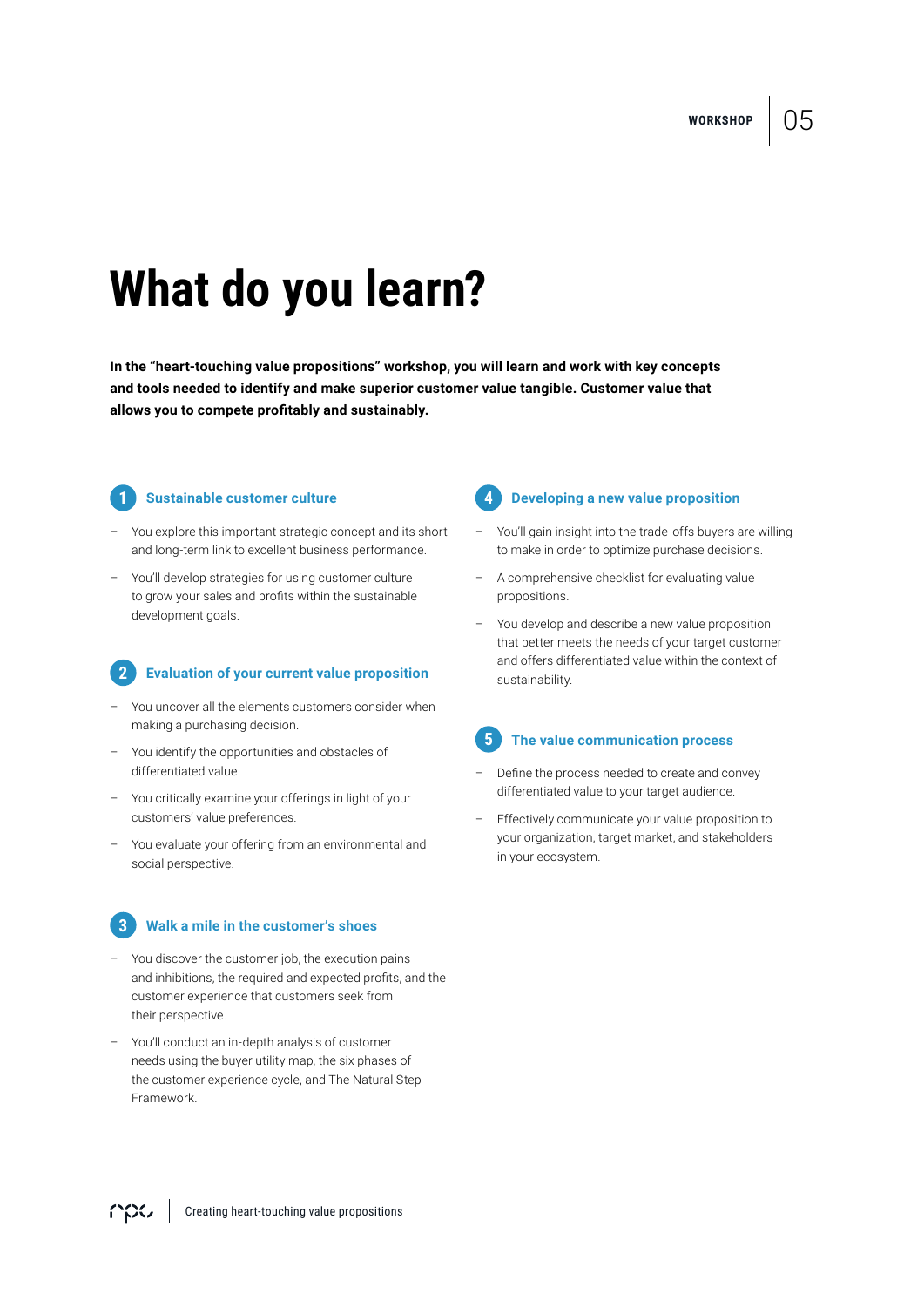## **Who best participates?**



Heart-touching value propositions is for marketers and other business professionals who contribute to value creation and/or value communication. direct reports, and teams will benefit from the workshop.

### **Participants may hold the following titles, among others:**

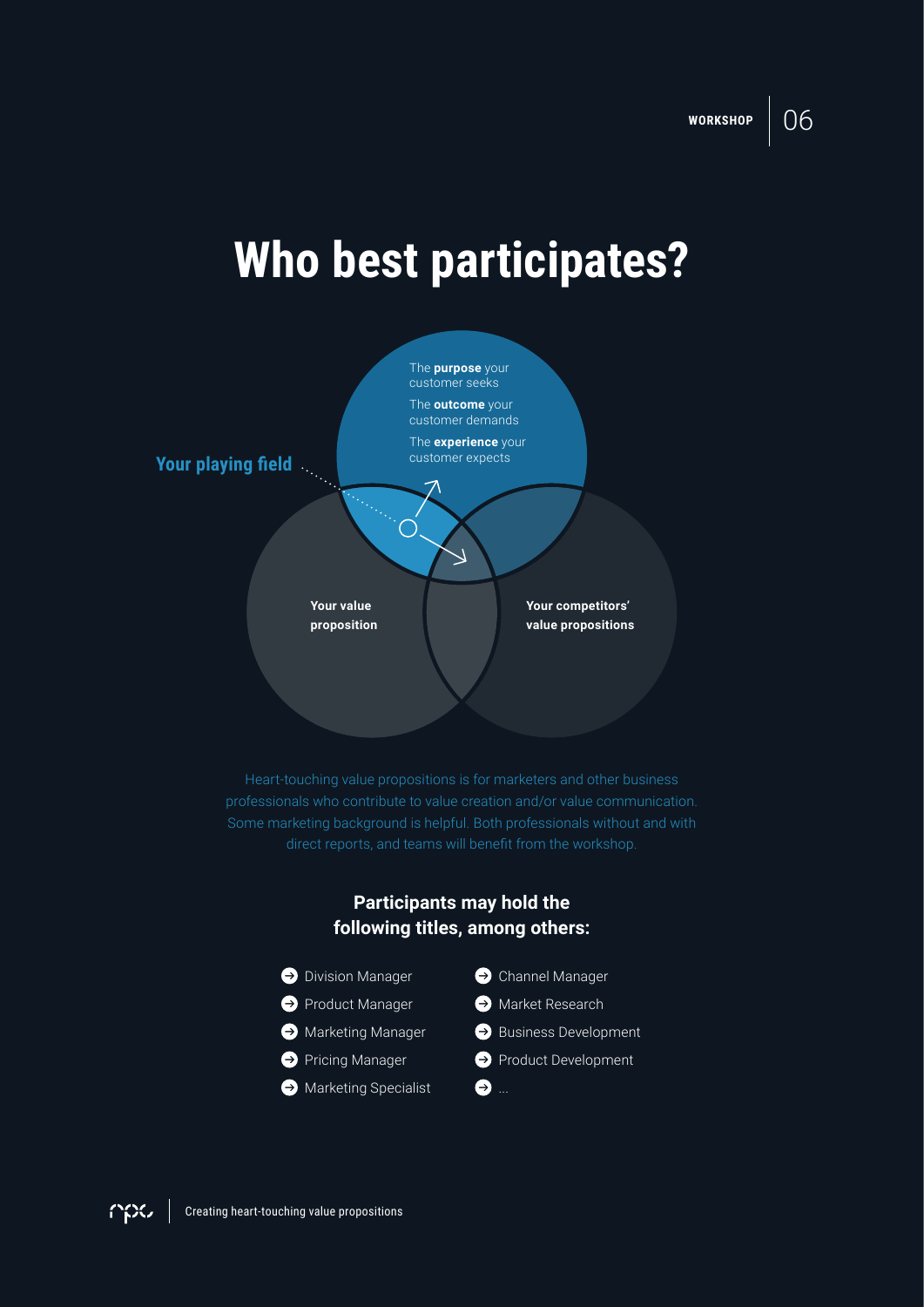**WORKSHOP**





**rpc – The Retail Performance Company** – makes organizations "customer-centric". Together with our clients, we create unique customer journeys, design touchpoints and empower employees. In this way, we ensure that people and brands meet seamlessly and add value. The result: competitive advantages. In Retail & Consumer, Automotive, Financial Industries and Telecommunications.

We started in Munich in 2013 as a joint venture between BMW and h&z Management Consulting. Today, around 400 employees in ten countries are part of our company, and we bear the TOP Consultant seal.

We firmly believe that retail connects people and brands in a seamless and value-adding way. This is why we have made it our mission to empower our customers from strategy to implementation with customer-oriented solutions from a single source. In our work we focus on the customer right from the start with the aim of creating an extraordinary customer experience.

#### **YOUR CONTACT**

**Matthias Braun** | Principal matthias.braun@rpc-partners.com

**CHOSE** Creating heart-touching value propositions